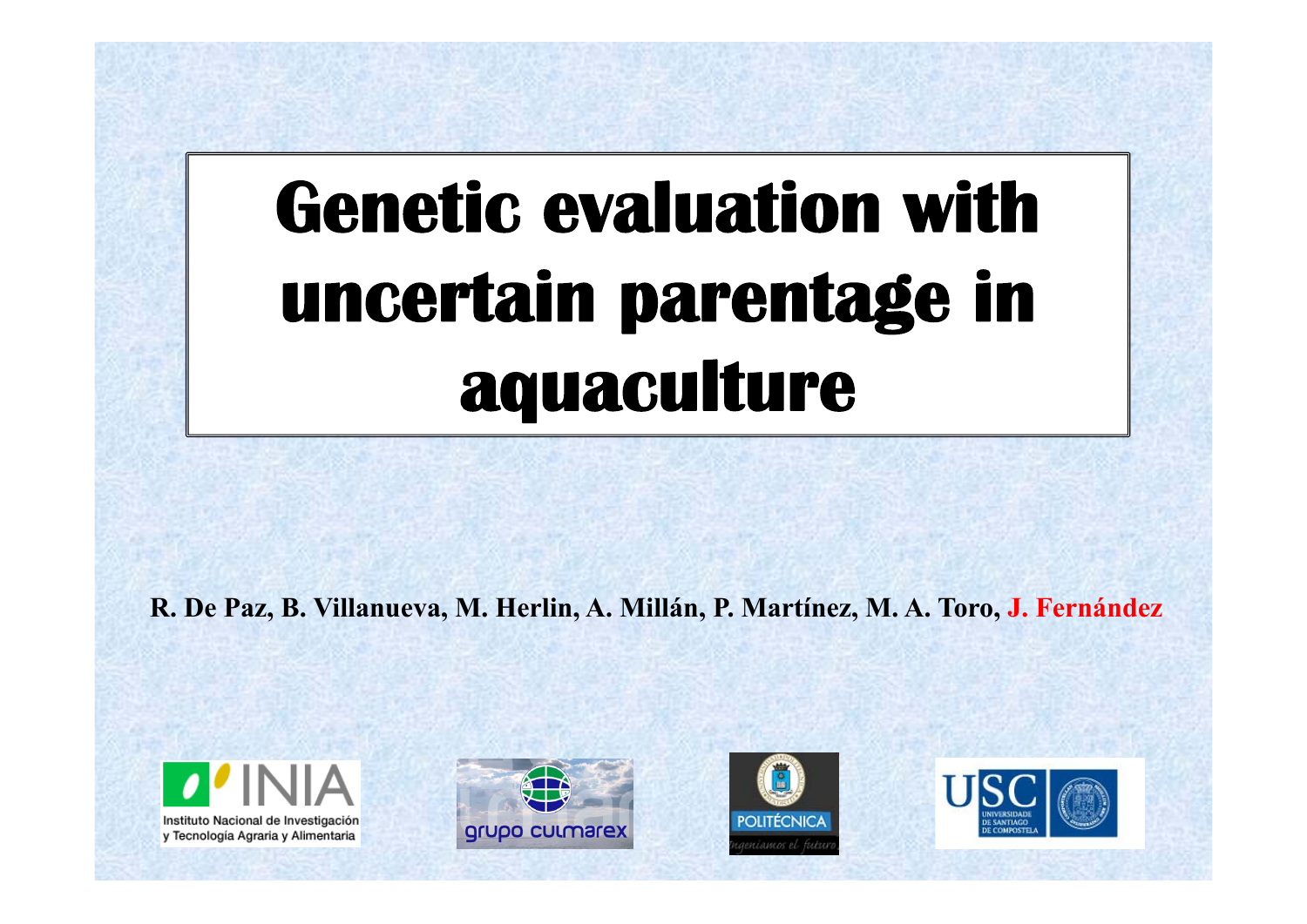#### **In aquaculture reasons**

**physiological logistic**

#### **Mass spawning**

**no control on the contributions of parents**

**impossible to trace paternity of newborn**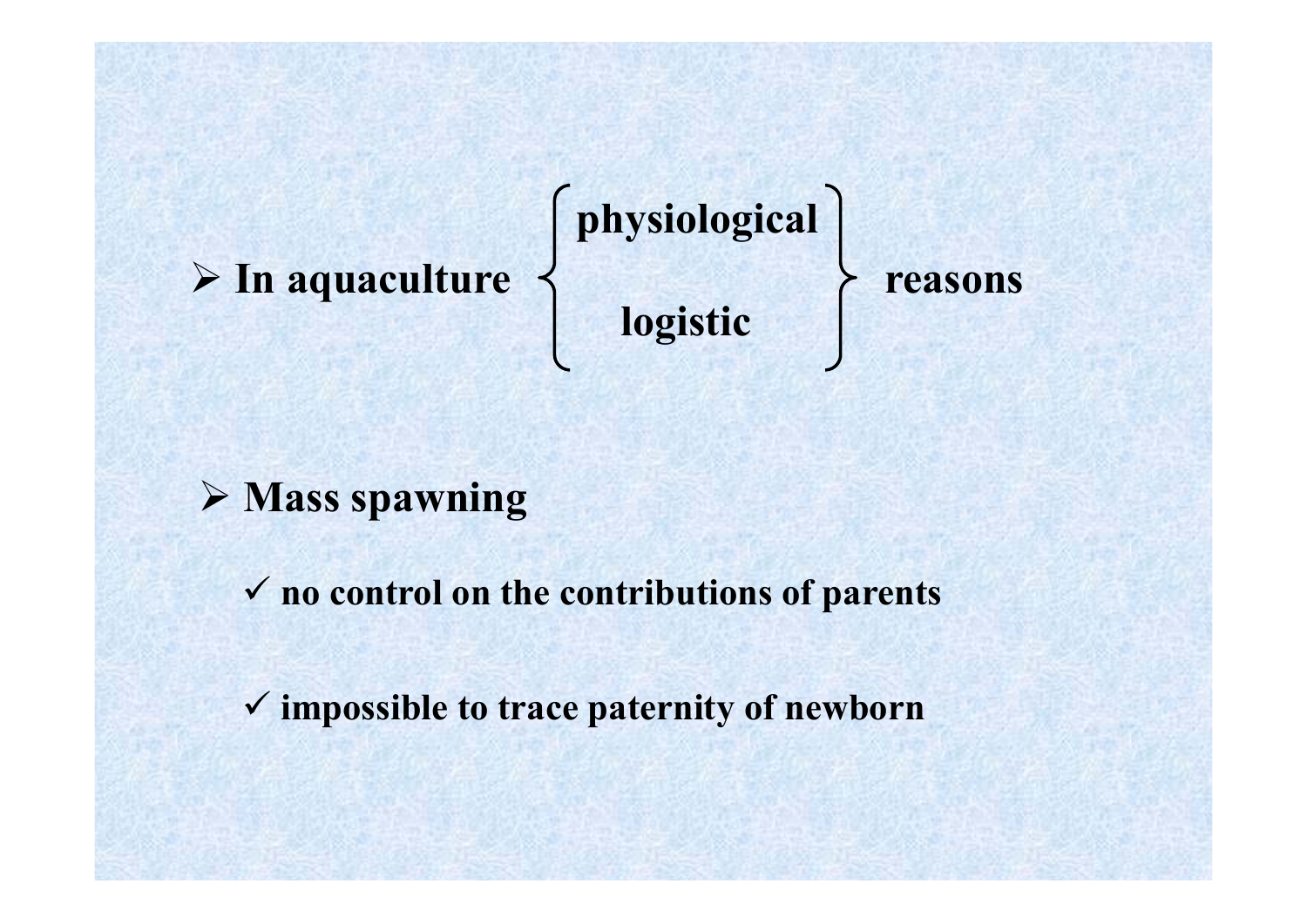**Knowledge of relationships helps to:**

**estimate breeding values**

 **control the loss of diversity and the rise of inbreeding**

**Use of molecular markers to reconstruct genealogies**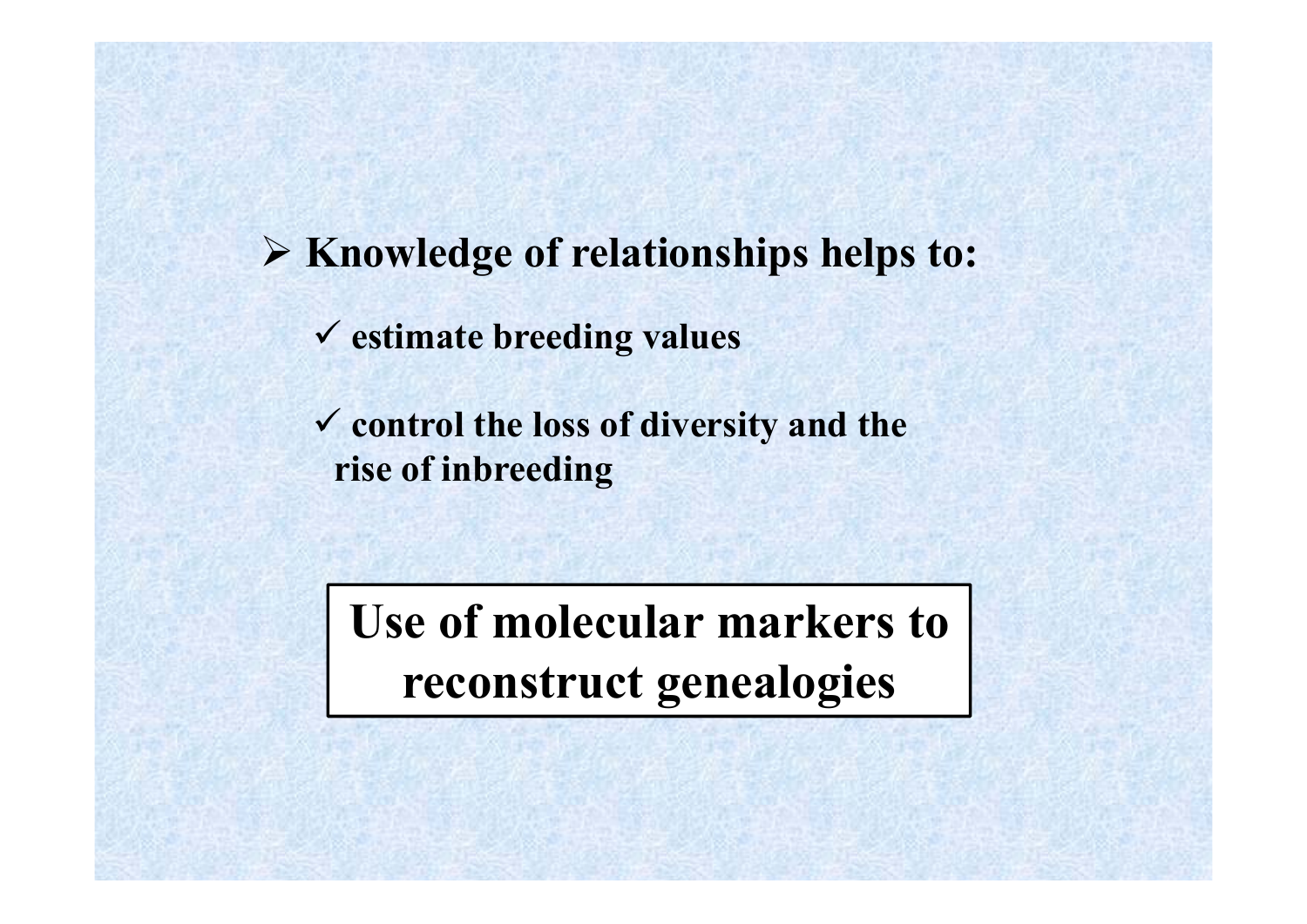#### **We seek**

**every candidate assigned to a father and a mother**

#### **We find**

**some fishes assigned to several possible parents**

 $\Rightarrow$  usually discarded

*low cost breeding program*

**reduced number of markers**

**population structure**

**large proportion of the population** 

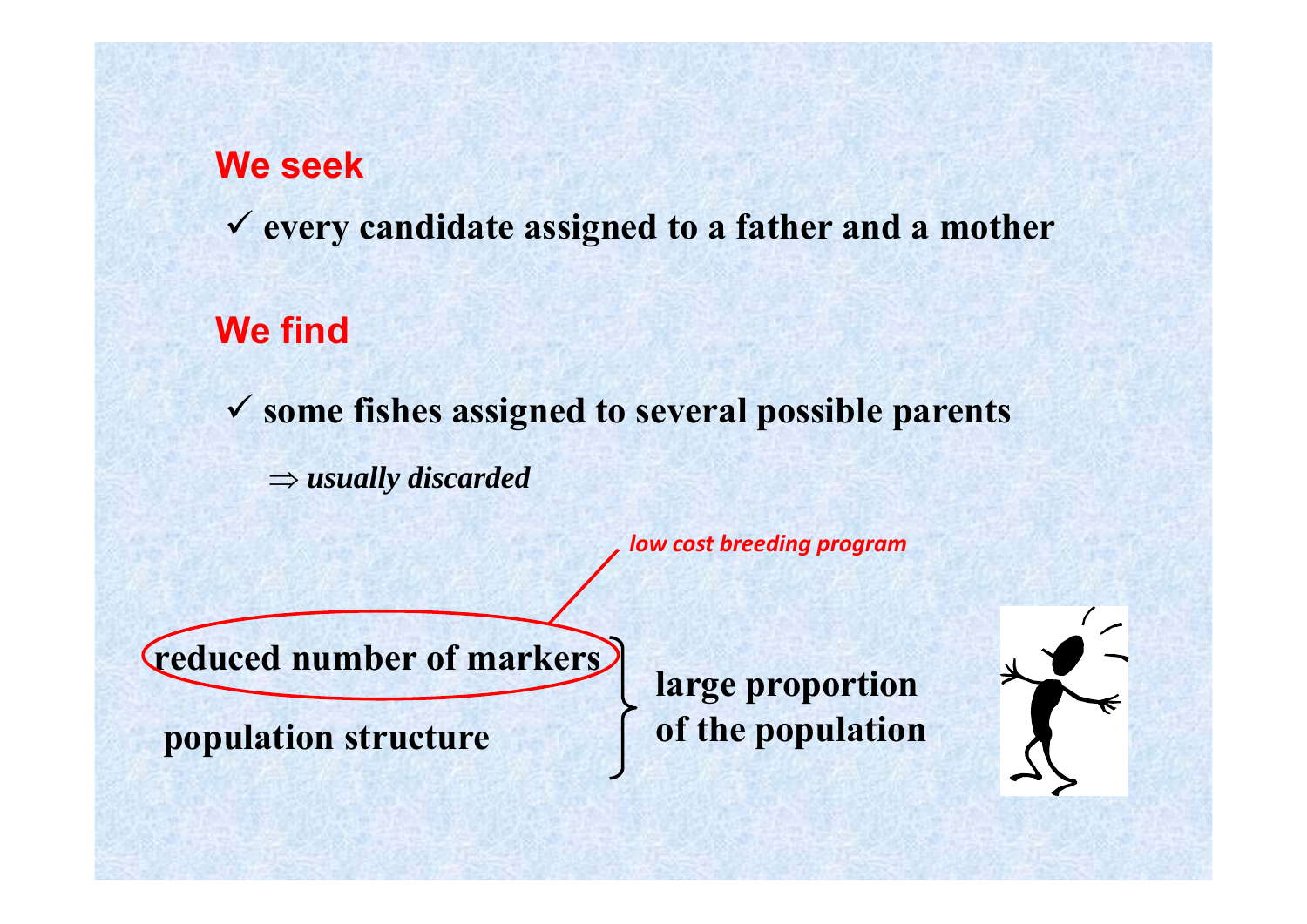**... possible solutions ...**

**enlarge the markers' panel**

**deal with uncertain paternities/relationships**

*implies*

**higher budget change methodology (software)**

**Using more candidates**

**Opportunity for higher selection pressure**

**Higher accuracy of estimates of BV**

**Larger response**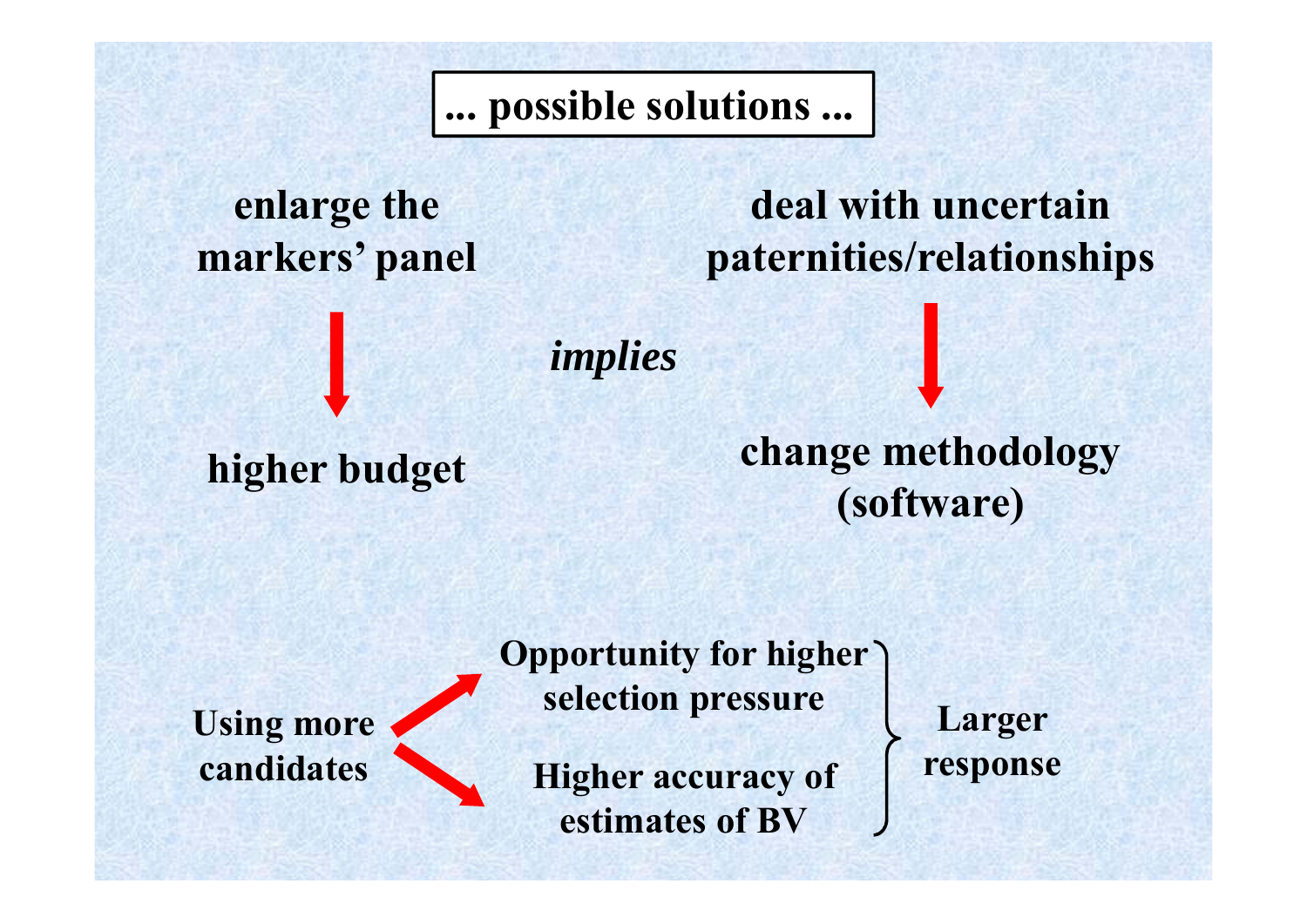### **OBJECTIVE**

**Study through simulation the advantages of:**

**Genotyping with an increasing number of markers**

**Using individuals with uncertain paternity**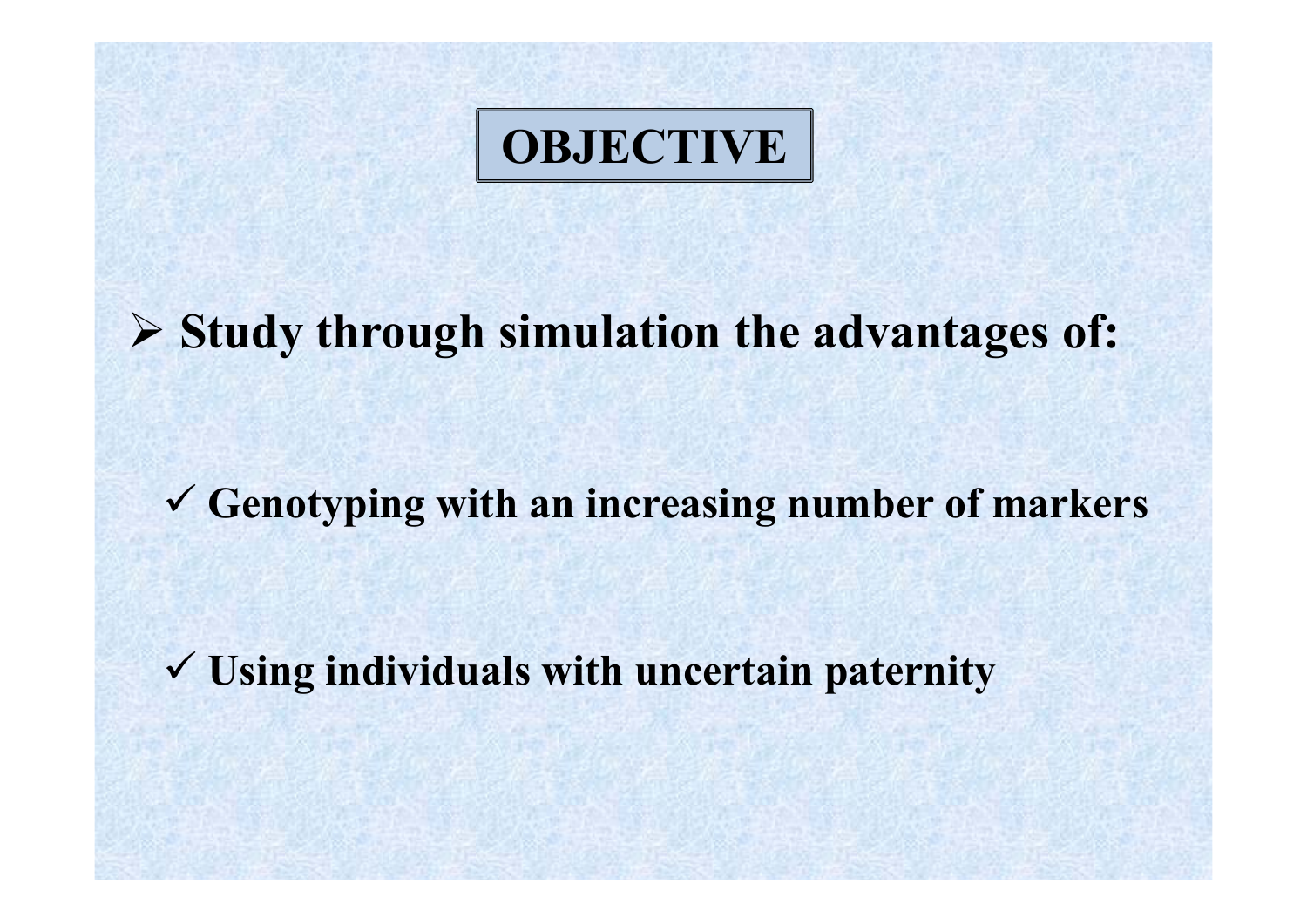## **MATERIAL AND METHODS**



- **Population structure**
	- **First round of sea bream breeding program from ABSA (Culmarex)**
	- **1500 selection candidates** 
		- **offspring from 50 males and 50 females**

#### **Mating strategy**

- **random (breeders in a single tank)**
- **controlled monogamous mating (FS families)**

### **Trait (infinitesimal)**

- **Measured in candidates themselves**
- $\sqrt{h^2} = 0.5$  or 0.1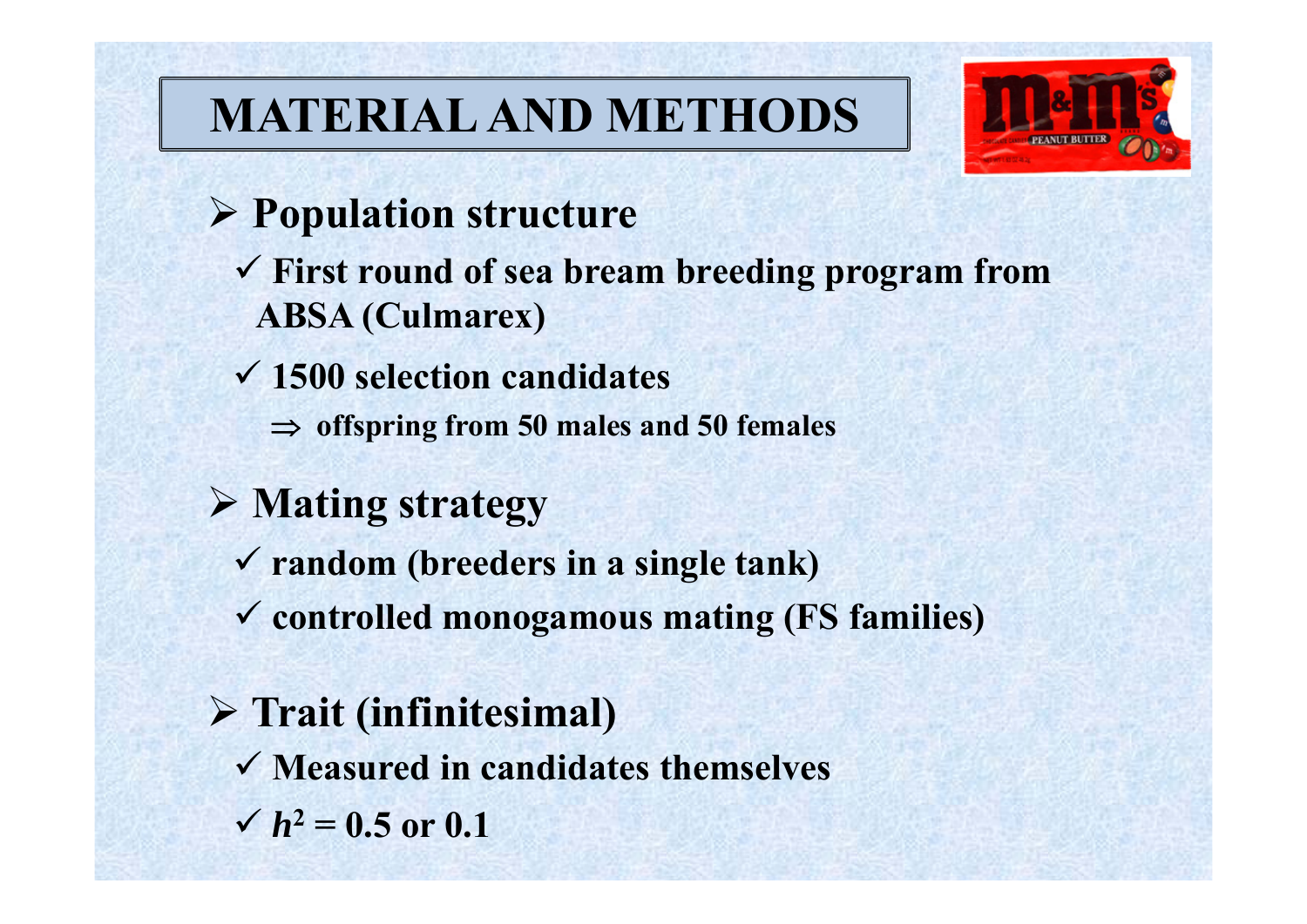

- **4 or 8 microsatellites Genotyping 25, 50 or 100 SNP real frequencies of sea bream population**
	- **equal frequencies**
	- **Paternal assignment with tailored FORTRAN program** *probability of every 'trio'*  $\Rightarrow$  *probability of every possible parent*

**only assigned to a single mother and a single father**

**U**

**a single parent of one sex and several of the other sex**

**P M**

**several mothers and several fathers**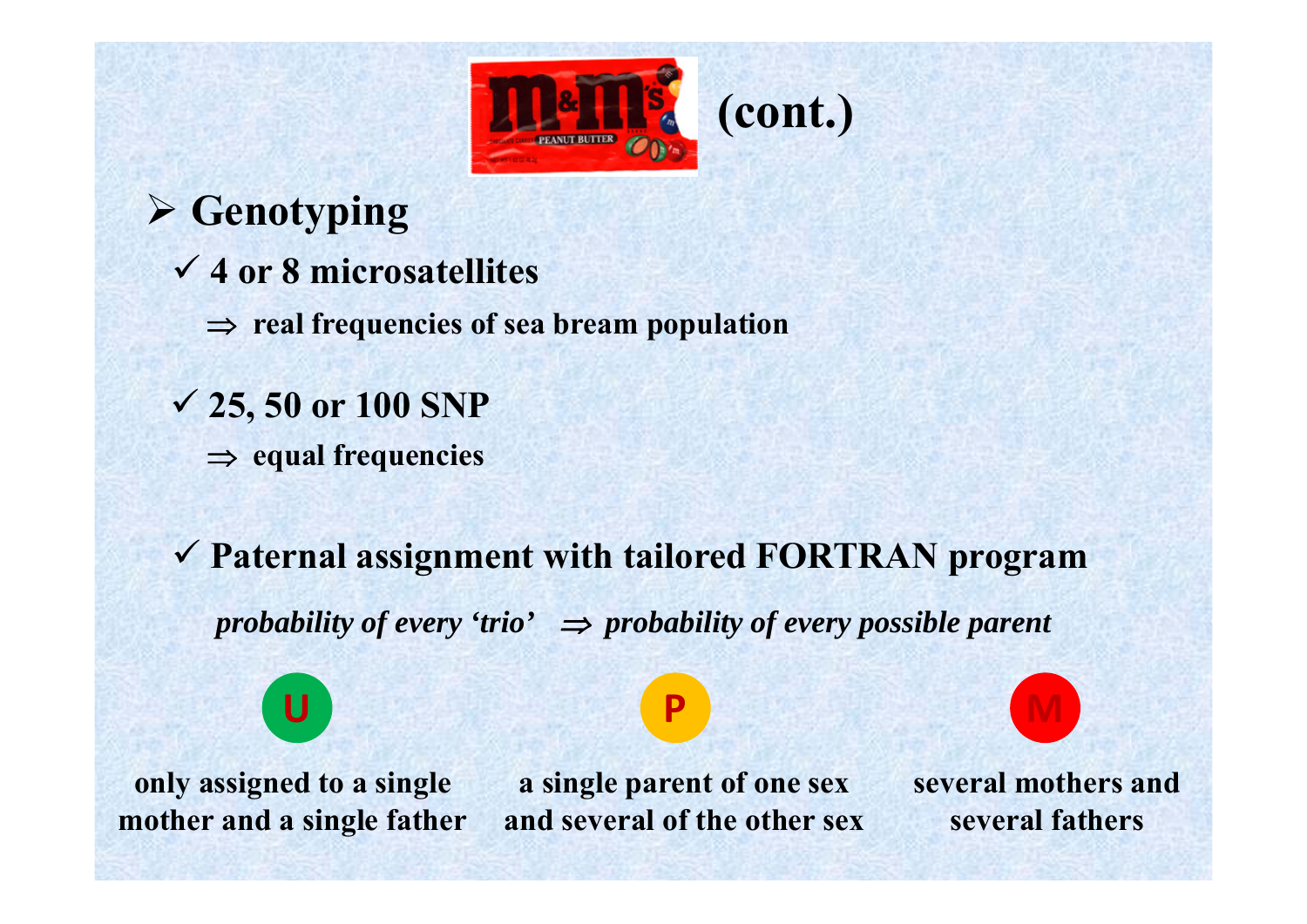

**EBVs calculated through BLUP**

**REMLf90 (I. Misztal)**

 **Relationship matrix (accounting for uncertainties) U\_P\_C (J. Fernández)**

**UP P D P P P P P P P U U P BLUP\_U BLUP\_P BLUP\_M**

**Truncation selection of 50 highest EBVs**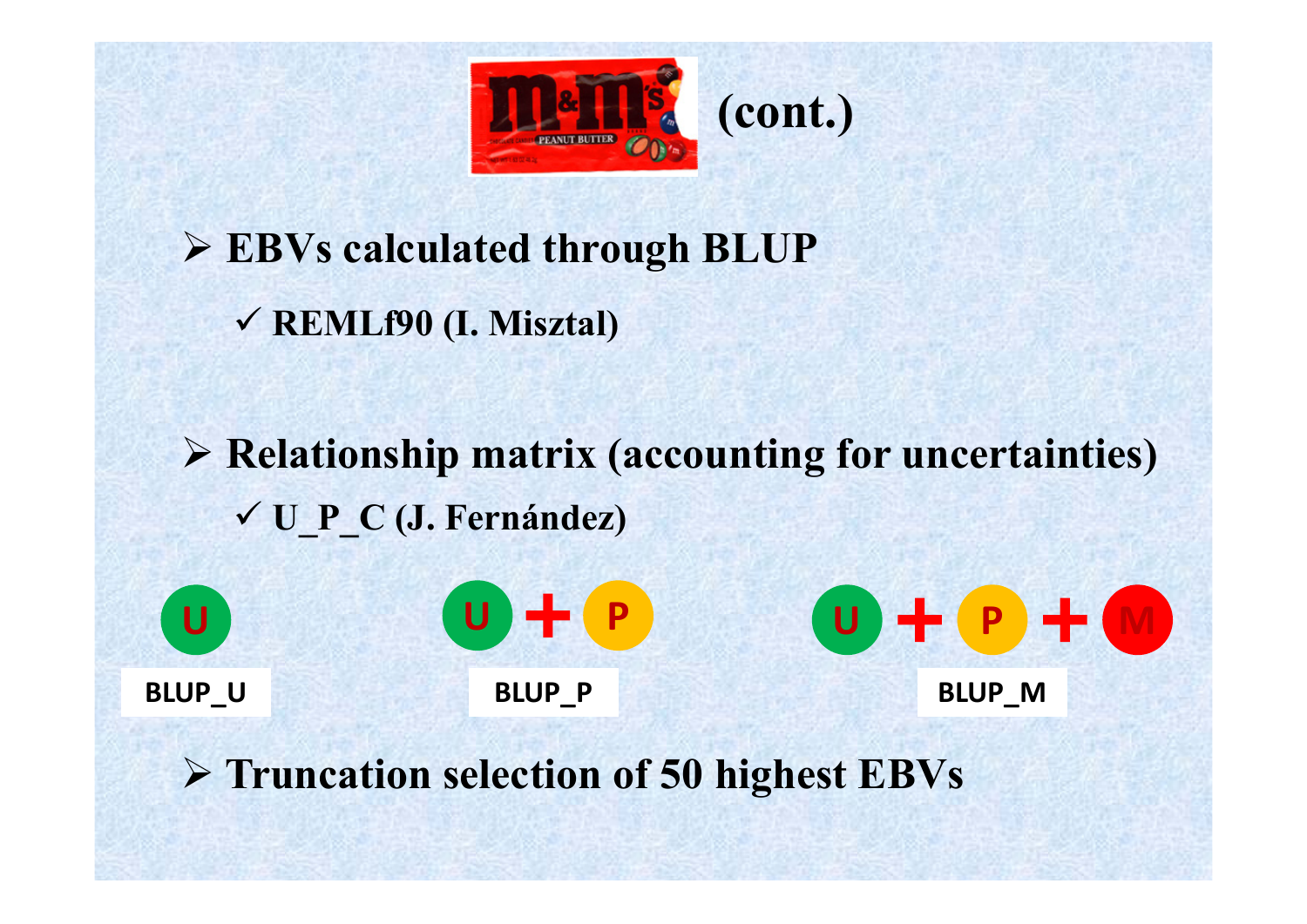

**(cont.)**

 **Benchmark selection strategies BLUP with real genealogical relationships**

**truncation based on phenotypes**

**Phenot**

**BLUP\_G**

 **Control parameters correlation between selection criteria and TVB mean TVB of selected individuals mean coancestry of selected percentage of parentage assignment number of coincident selected**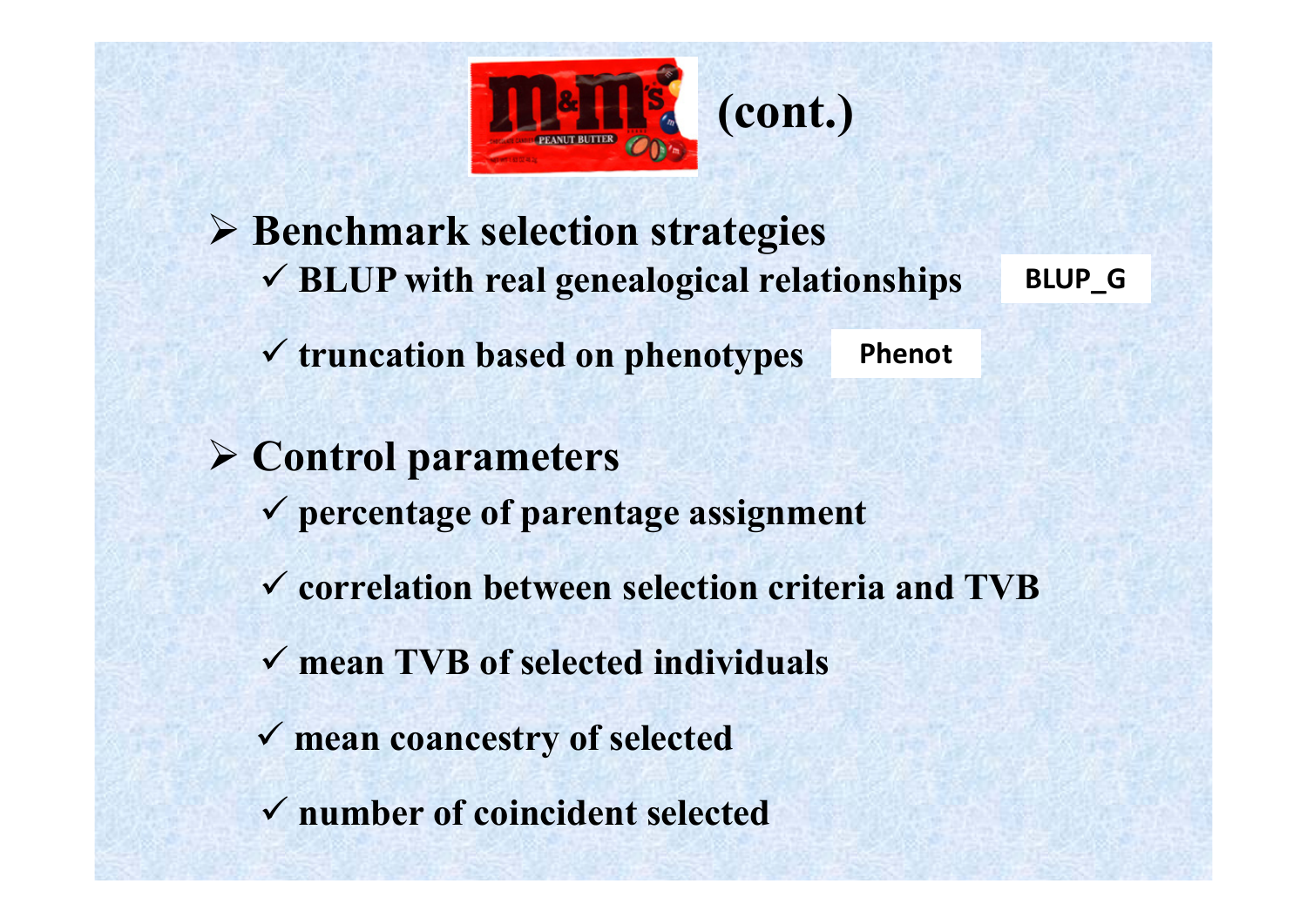### **RESULTS**

*100 replicates*

#### **Precision of paternity assignment**

#### **Random**

|   | 4 mic | 8 mic | <b>25 SNP</b> | <b>50 SNP</b> | <b>100 SNP</b> |
|---|-------|-------|---------------|---------------|----------------|
| U | 94.42 | 99.98 | 48.97         | 99.70         | 100.00         |
| P | 5.02  | 0.02  | 20.52         | 0.29          | 0.00           |
| M | 0.56  | 0.00  | 30.51         | 0.01          | 0.00           |

#### **FS families**

|   | 4 mic | 8 mic  | <b>25 SNP</b> | <b>50 SNP</b> | <b>100 SNP</b> |
|---|-------|--------|---------------|---------------|----------------|
| U | 99.98 | 100.00 | 98.72         | 100.00        | 100.00         |
| P | 0.00  | 0.00   | 0.00          | 0.00          | 0.00           |
| M | 0.02  | 0.00   | 1.28          | 0.00          | 0.00           |

- **no genotyping errors**
- **unrelated breeders (families)**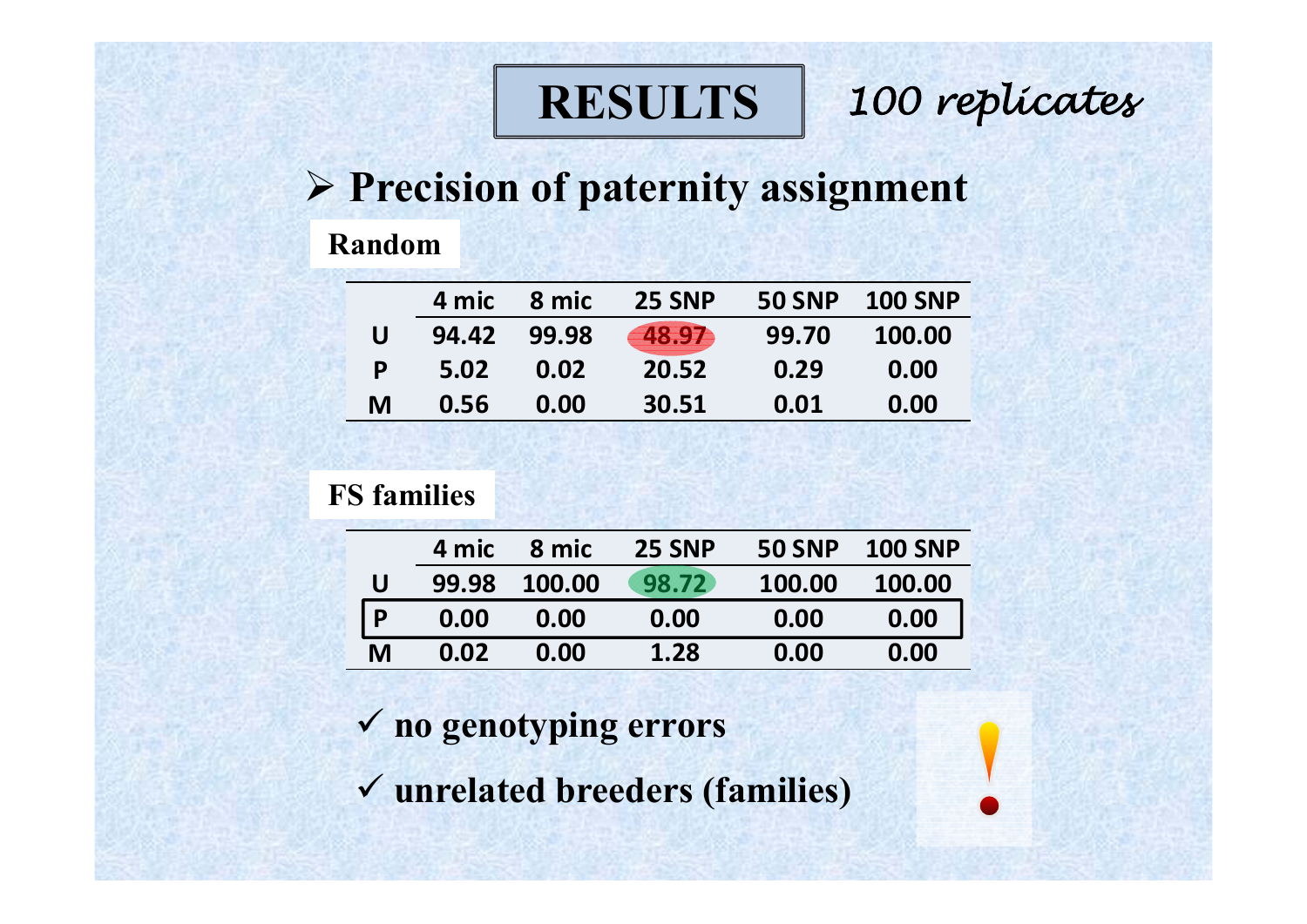### **Efficiency of selection**

**mean TBV of selected**

**4 mic 110.67 110.77 110.76**

**8 mic 110.72 110.72 110.72**

|               |               |        | <b>Accuracy</b> |      |      |                      |
|---------------|---------------|--------|-----------------|------|------|----------------------|
|               | <b>BLUP U</b> |        | BLUP P BLUP M   |      |      | BLUP U BLUP P BLUP M |
| <b>25 SNP</b> | 108.62        | 109.73 | 110.31          | 0.76 | 0.78 | 0.75                 |

**improvement due to more evaluated** 

**almost no change in the rest of scenarios**

**BLUP\_G better or equal than anyone**

**Using phenotype worse (except extreme cases)**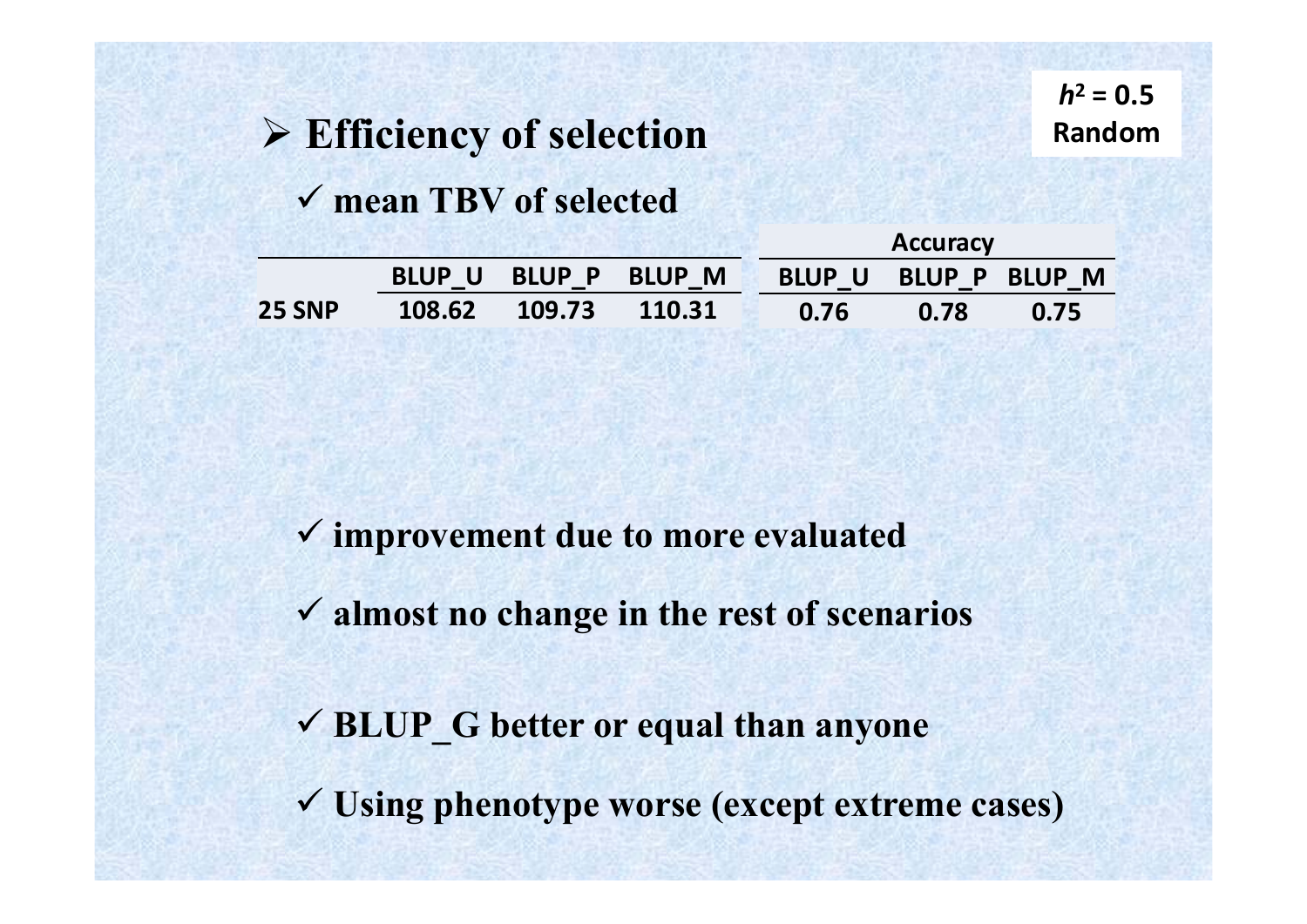#### **Similar results with the other heritability**

#### $\Rightarrow$  but responses lower (obviously)

|               | Random              |        |                         |               |               | <b>FS families</b> |               |               |               |               |               |
|---------------|---------------------|--------|-------------------------|---------------|---------------|--------------------|---------------|---------------|---------------|---------------|---------------|
|               |                     | Phenot | <b>BLUP<sub>G</sub></b> | <b>BLUP U</b> | <b>BLUP_P</b> | <b>BLUP_M</b>      | <b>Phenot</b> | <b>BLUP G</b> | <b>BLUP U</b> | <b>BLUP P</b> | <b>BLUP_M</b> |
| 4 mic         | <b>TBV</b>          | 101.92 | 103.24                  | 103.17        | 103.22        | 103.22             | 101.95        | 103.58        | 103.58        | 103.58        | 103.58        |
|               | $\rho$              | 0.32   | 0.53                    | 0.53          | 0.53          | 0.53               | 0.32          | 0.60          | 0.60          | 0.60          | 0.60          |
|               |                     |        |                         |               |               |                    |               |               |               |               |               |
| 8 mic         | <b>TBV</b>          | 101.90 | 103.24                  | 103.24        | 103.24        | 103.24             | 101.93        | 103.54        | 103.54        | 103.54        | 103.54        |
|               | $\rho$              | 0.32   | 0.53                    | 0.53          | 0.53          | 0.53               | 0.31          | 0.59          | 0.59          | 0.59          | 0.59          |
|               |                     |        |                         |               |               |                    |               |               |               |               |               |
| <b>25 SNP</b> | <b>TBV</b>          | 101.97 | 103.23                  | 102.34        | 102.70        | 102.70             | 101.96        | 103.59        | 103.58        | 103.58        | 103.59        |
|               | $\rho$              | 0.31   | 0.52                    | 0.46          | 0.48          | 0.43               | 0.32          | 0.59          | 0.59          | 0.59          | 0.59          |
|               |                     |        |                         |               |               |                    |               |               |               |               |               |
| <b>50 SNP</b> | <b>TBV</b>          | 101.94 | 103.17                  | 103.15        | 103.17        | 103.17             | 101.88        | 103.50        | 103.50        | 103.50        | 103.50        |
|               | $\rho$              | 0.32   | 0.52                    | 0.52          | 0.52          | 0.52               | 0.31          | 0.58          | 0.58          | 0.58          | 0.58          |
|               |                     |        |                         |               |               |                    |               |               |               |               |               |
| 100 SNP TBV   |                     | 101.89 | 103.09                  | 103.09        | 103.09        | 103.09             | 101.89        | 103.43        | 103.43        | 103.43        | 103.43        |
|               | $\boldsymbol{\rho}$ | 0.31   | 0.52                    | 0.52          | 0.52          | 0.52               | 0.31          | 0.58          | 0.58          | 0.58          | 0.58          |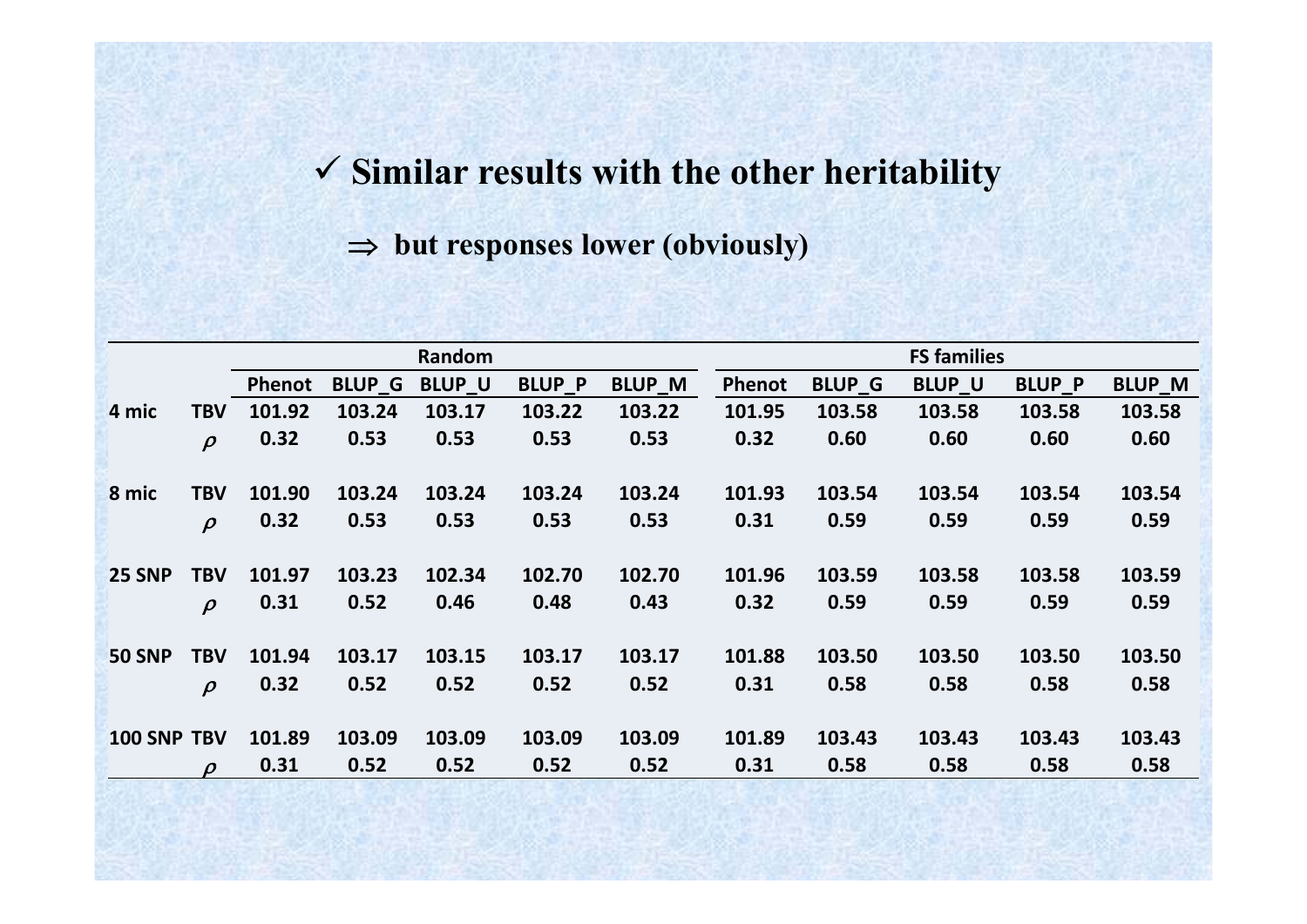#### **Percentage of selected individuals coinciding**

**BLUP\_U**



**very similar with acceptable assignment probabilities**

**slightly lower figures for low heritability**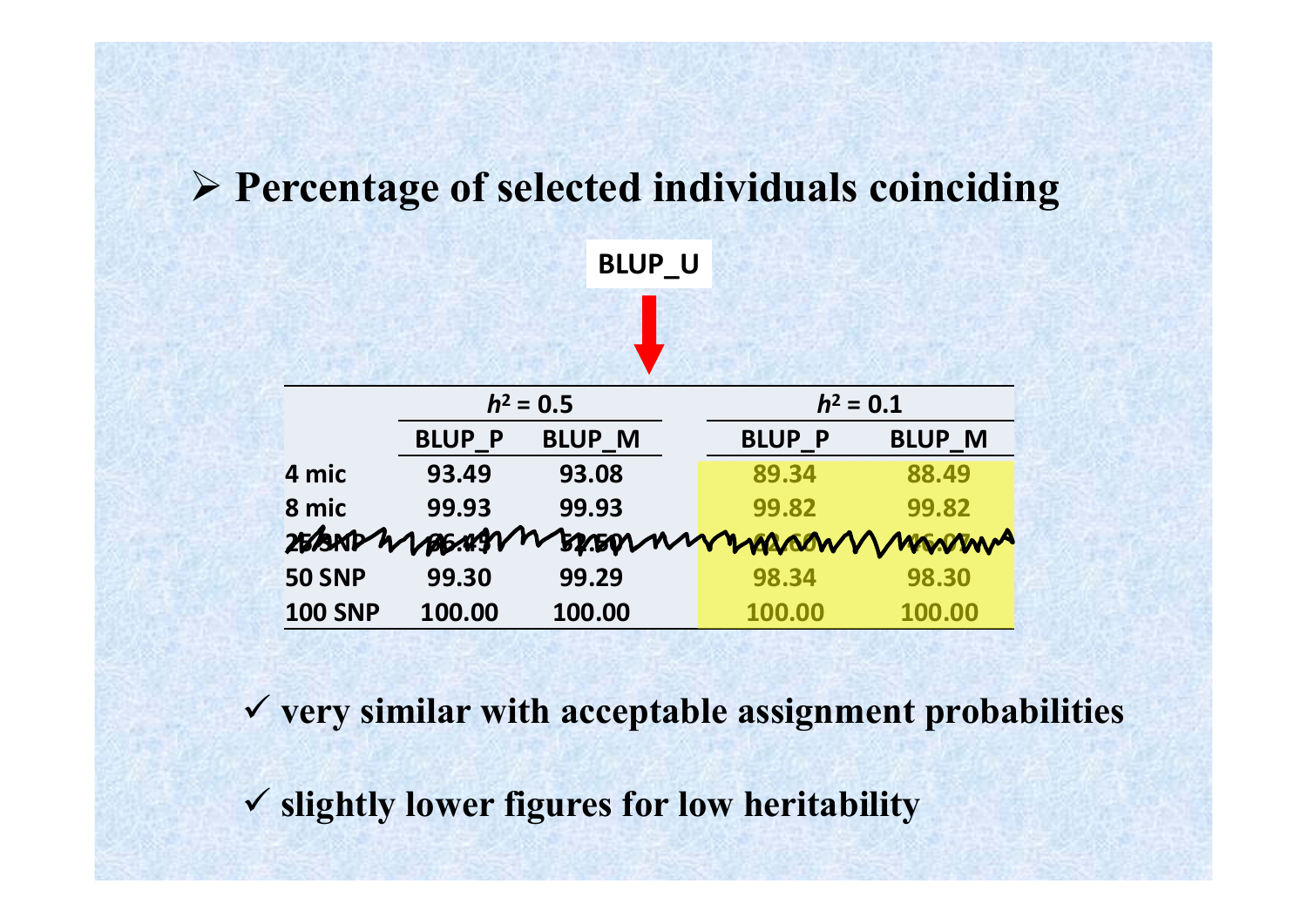

 **Including individuals with multiple paternities is not advantageous**

 **Paternity assignment improves greatly if mating is controlled**

 **Uncertain relationships may difficult to implement OC to control the lose of diversity and the rise of inbreeding**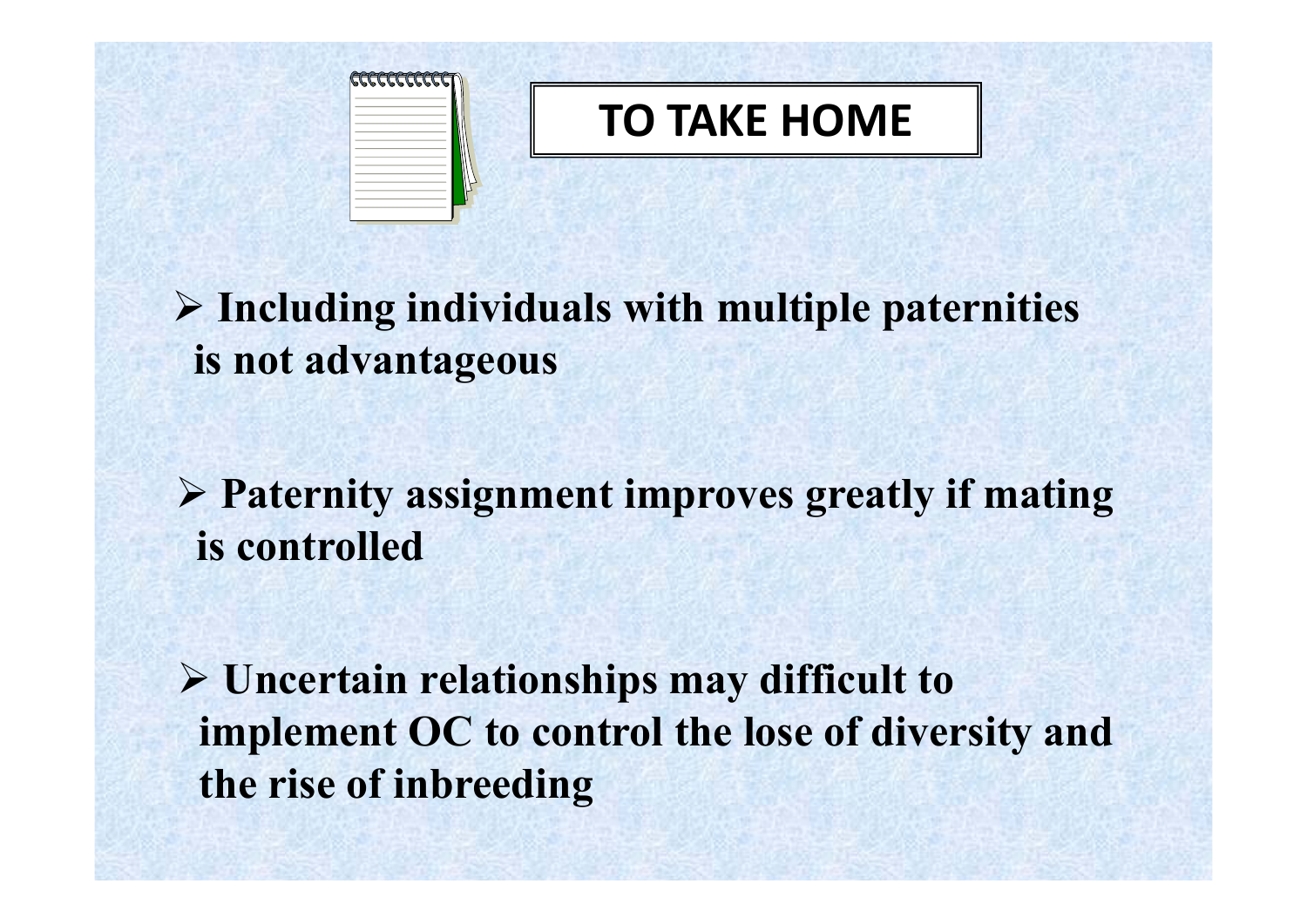### **FURTHER REMARKS**

- **Some other factors to be accounted for genotyping errors may exist**
	- **more uncertainty expected if breeders are relatives and/or inbred**
- **Probably larger benefits when dealing with later generations**
	- **mixed offspring from selected and unselected breeders**
	- **more uncertainty expected in selected families (higher inbreeding)**
- **Repeat study with the second round of selection**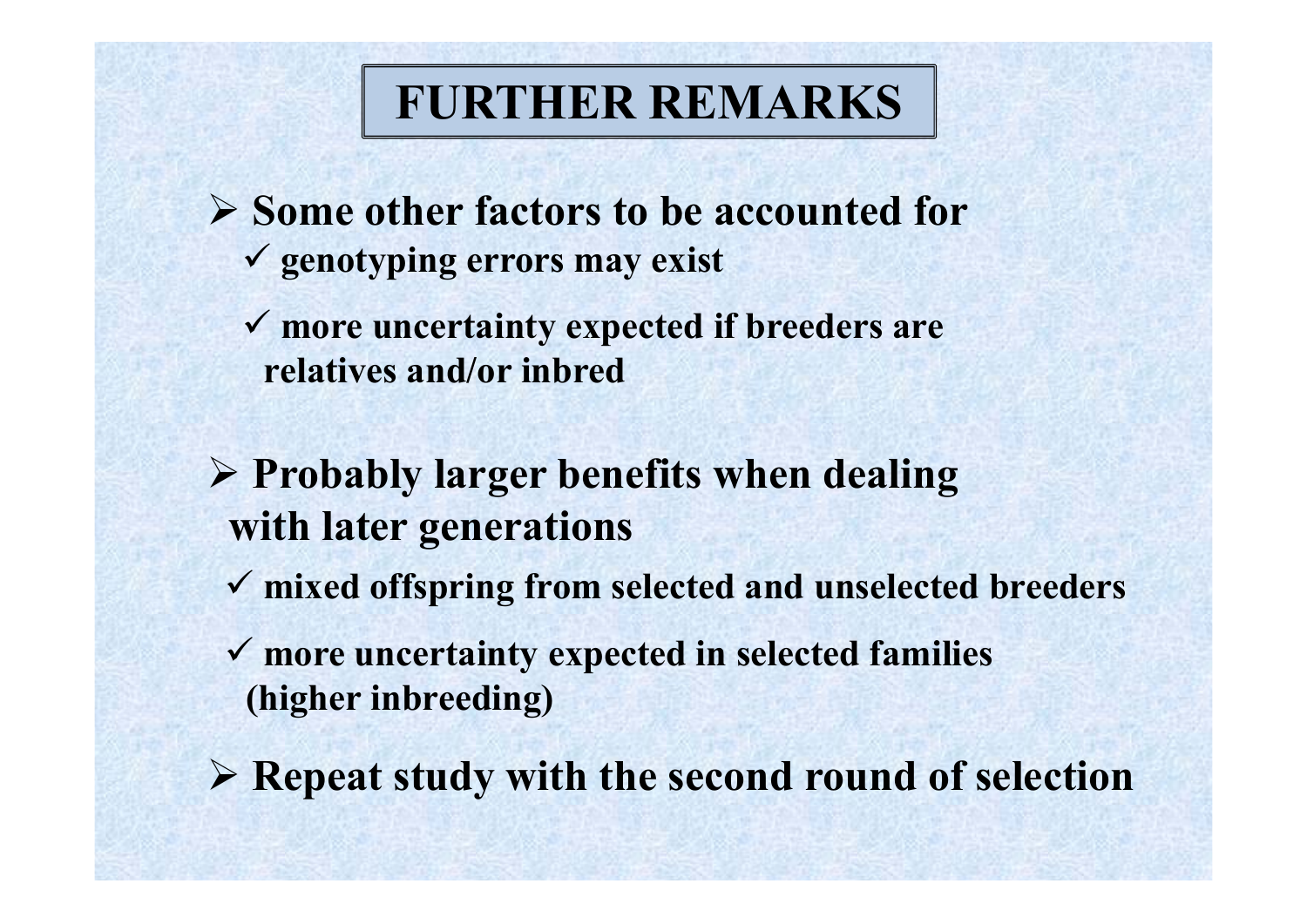

### **UNCERTAINTY**



=